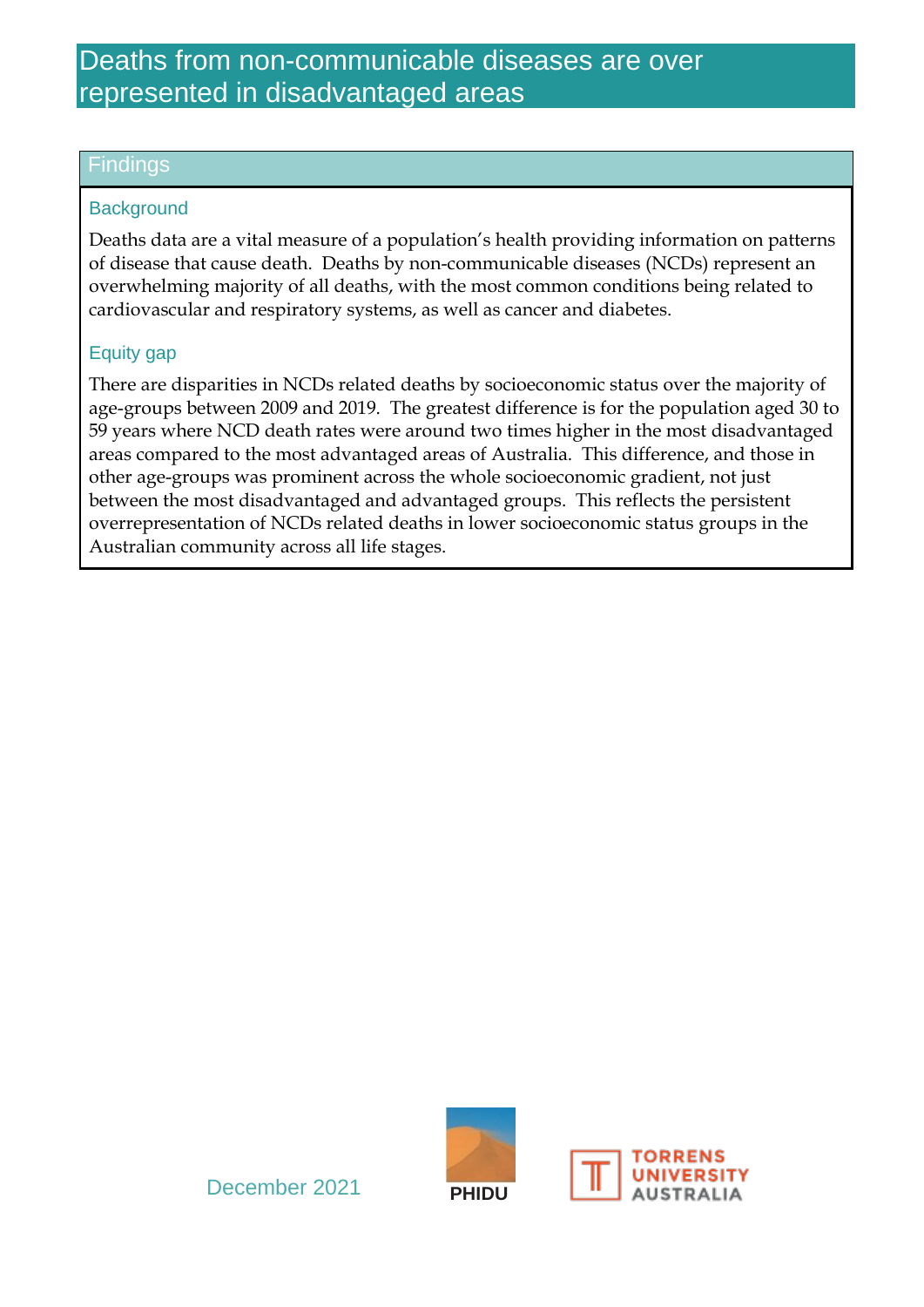## **Copyright**

#### **© Public Health Information Development Unit, Torrens University Australia 2021**

This work is subject to copyright, attribution and reproduction rights under a Creative Commons Attribution-NonCommercial-ShareAlike 3.0 Australia licence.  $(Cc)$  BY-NC-SA

Material excluded from this licence includes: material protected by a trademark;

 material owned by third parties, which may include design and layout, images and signatures (we have made all reasonable effort to identify and label material owned by third parties);

material containing a separate copyright licence.

Material presented in this report and associated atlases, graphics packages and data sheets may be copied, distributed, remixed, transformed or built upon however you must attribute PHIDU as the copyright holder in compliance with our licensing and attribution policy, available at [http://phidu.torrens.edu.au/help-and](http://phidu.torrens.edu.au/help-and-information/about-our-data/licensing-and-attribution-of-phidu-content)[information/about-our-data/licensing-and-attribution-of-phidu-content](http://phidu.torrens.edu.au/help-and-information/about-our-data/licensing-and-attribution-of-phidu-content).

To view the full terms and conditions of the licence, refer to the Creative Commons licence information available at <https://creativecommons.org/licenses/by-nc-sa/3.0/au/legalcode>.

## Suggested citation

Public Health Information Development Unit (PHIDU). Deaths from non-communicable diseases are over represented in disadvantaged areas. Adelaide: PHIDU, Torrens University Australia, December 2021

Contact details

E: [phidu@tua.edu.au](mailto:phidu@tua.edu.au)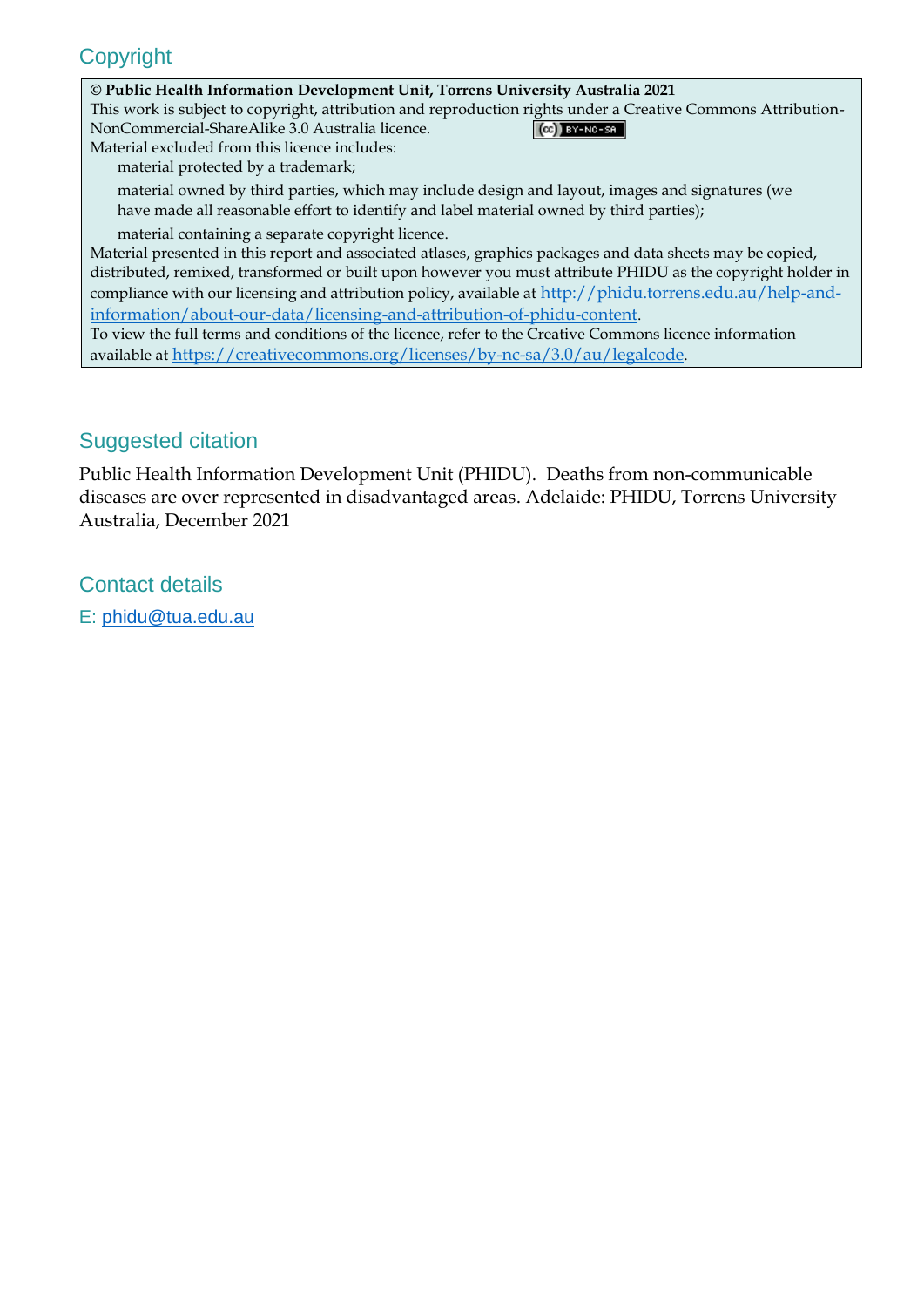# Deaths from non-communicable diseases are over represented in disadvantaged areas

## **Background**

**.** 

Deaths data are a vital measure of a population's health, and provides information on patterns of diseases that cause death, by population groups and over time. Examining death patterns can help explain differences and changes in health status, evaluate health strategies, and guide planning and policy-making [1].

Each year 71% of all deaths globally are caused by Non-communicable diseases (NCDs), of which over a third are in people between 30 and 69 years of age[1]. NCDs are often described as chronic conditions, with the most common conditions related to the cardiovascular (such as coronary heart disease and stroke) and respiratory (such as chronic obstructive pulmonary disease (COPD)) systems, as well as cancer and diabetes.

In Australia, NCD deaths<sup>1</sup> have been decreasing with the age-standardised NCD death rate dropping from around 420 per 100, 000 persons in 2009 to around 320 per 100, 000 persons in 2019 (Figure 1). During this time period, the annual number of deaths for NCDs have remained fairly constant at 100, 000 deaths per year. While this overall decrease has been favourable, NCD deaths were still at 64% of all-cause deaths in 2019. Furthermore, these broad population averages hide the disproportionate distribution of NCD deaths when analysed by socioeconomic position. It is the aim of this fact sheet to illustrate the differences in socioeconomic inequality in NCD deaths by age-group across the time period, 2009 to 2019.



Figure 1: Age-standardised NCD death rates per 100,000 persons and annual NCD deaths in thousand for the years 2009 to 2019 for Australia.

<sup>&</sup>lt;sup>1</sup> Non-Communicable diseases as defined by the **Australian Bureau of Statistics** as ICD 10 codes: Cancers: C00-C97, D45-D46, D47.1, D47.3-D47.5; Cardiovascular diseases: I00-I99; Diabetes: E10-E14; Chronic lower respiratory disease: J30-J98.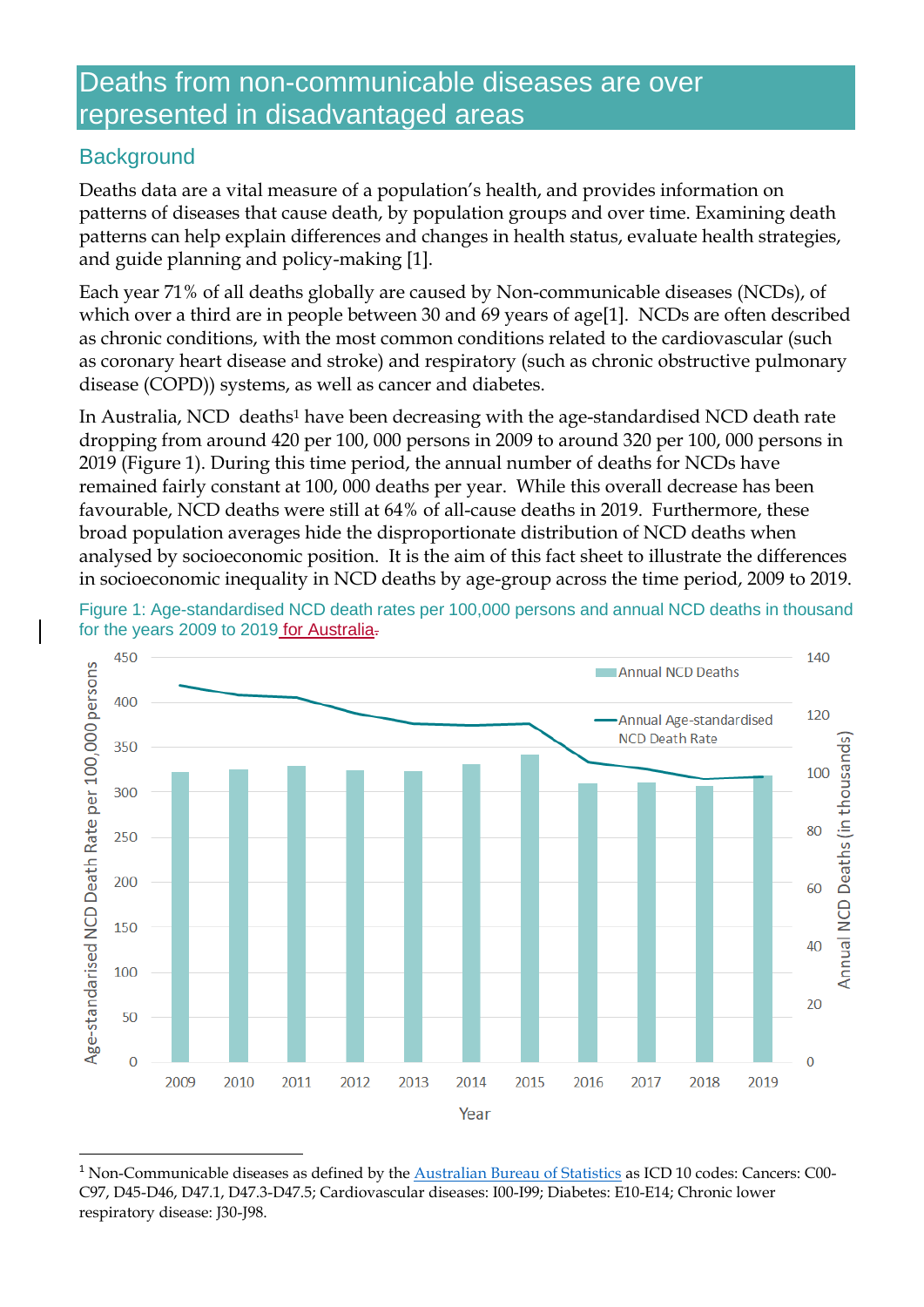## The data

### The Geography used

The geography of analysis is the Australian Bureau of Statistics (ABS) defined 2016 Statistical Area Level 2 under the Australian Statistical Geography Standard (ASGS). This geography represents the residence of the person at the time of death and the corresponding residential population. There are 2,310 SA2 areas covering the whole of Australia [2].

#### Defining socioeconomic disadvantage across Australia

Socioeconomic disadvantage is defined from the ABS produced Index of Relative Socioeconomic Disadvantage (IRSD). It reflects the average level of disadvantage of the population within an SA2 boundary based on summary attributes of the SA2's economic and social conditions, derived from the 2016 Census of Population and Housing.

To categorise the gradient of disadvantage across Australia a quintile of socioeconomic status classification by SA2 was used. SA2s were ranked based on their IRSD scores and the SA2s were then divided into five groups, with each group comprised of approximately 20% of the total 2016 population in Australia. From this each SA2 was given a quintile value of 1 to 5. Because the IRSD is not calculated every year and a common ranking is needed to make yearly comparisons, the 2016 SA2 quintile ranking provided the basis for comparing socioeconomic disadvantage across years.

Person populations were taken from the Estimated Resident Population (ERP) from the ABS for June 2009 to June 2019 at the SA2 level. The data were broken up into 5-year age groups for age until 84, and one additional category was included for those over 84, the 85+ category. The SA2 quintile ranking category was then applied to each SA2 age-group within each year. Because we used quintiles based on 2016 population for comparison, we checked how consistent this population based ranking was across other years and found that the average rates were fairly consistent across quintiles with the initial 20% break-up (Table 1). The corresponding small standard deviations for each quintile indicated that the percentages did not change substantially over age groups over time within each quintile (Table 1).

| Quintile | Average    | Standard  | Minimum | Maximum |
|----------|------------|-----------|---------|---------|
|          | percentage | deviation |         |         |
|          | 20.00      | 1.12      | 17.99   | 22.03   |
|          | 19.40      | 1.58      | 17.06   | 21.70   |
| 3        | 19.76      | 0.39      | 18.74   | 20.40   |
| 4        | 20.34      | 1.45      | 18.48   | 22.66   |
| 5        | 20.51      | 1.39      | 18.22   | 22.79   |

Table 1: Average percentage, standard deviation, minimum and maximum population percentages in each 2016 based quintile of socioeconomic disadvantage, 2009 to 2019 (excluding 2016).

#### Australian death data, 2009 to 2019

Death data were based on deaths occurring from 2009 to 2019 and were taken from the Causes of Death Unit Record Files supplied by the Australian Coordinating Registry and the Victorian Department of Justice, on behalf of the Registries of Births, Deaths and Marriages and the National Coronial Information System. Deaths were extracted by age, place of residence (SA2) and cause of death. Deaths for the years 2009 to 2015 were concorded from the ABS 2011 Australian Standard Geographical Classification (ASGC) SA2 geography to the 2016 ASGS geography. Residence of death for 2016 to 2019 was based on the 2016 ASGS geography. The SA2 geography was then allocated to the corresponding quintile of socioeconomic disadvantage.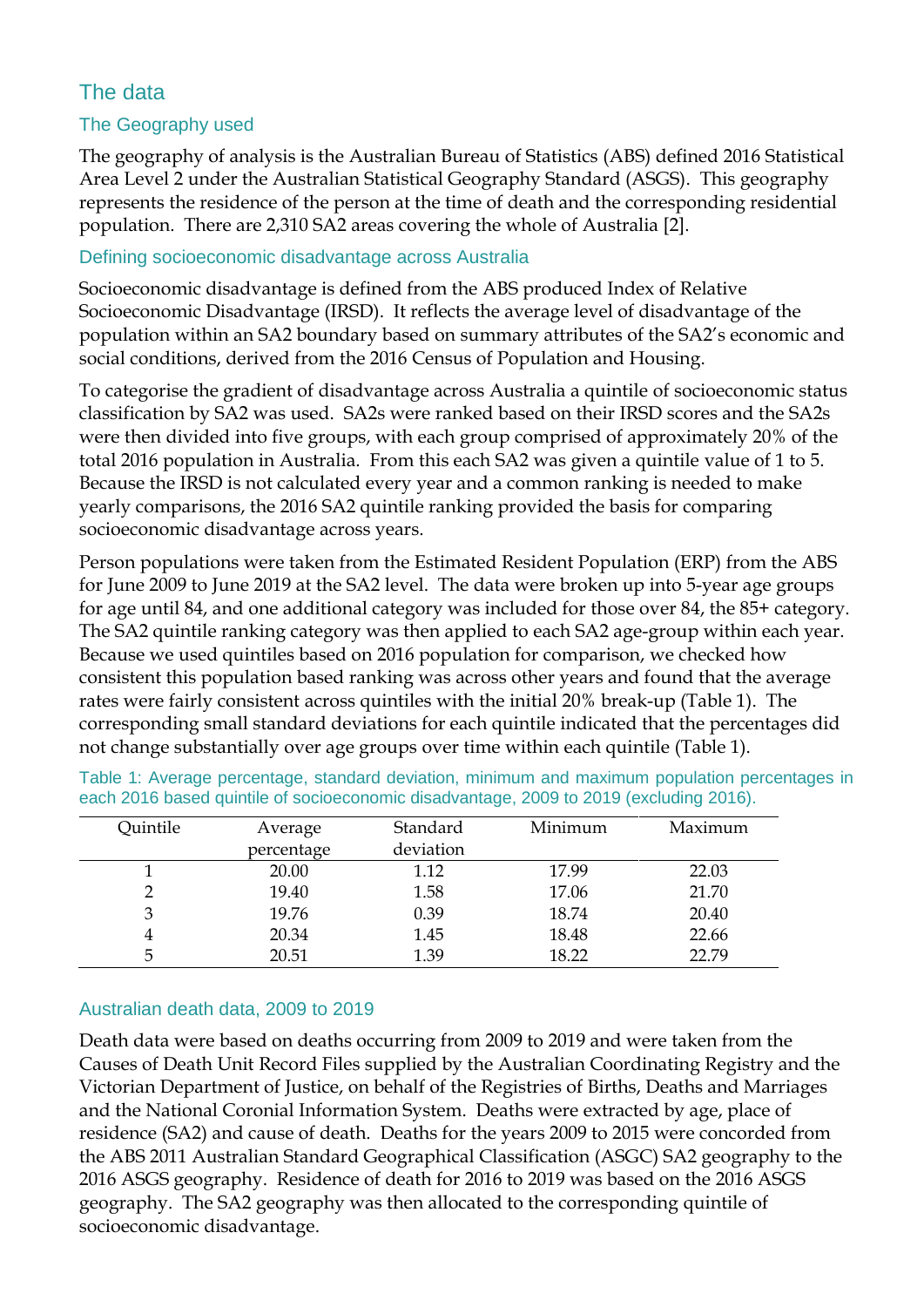## Indicators of socioeconomic inequality

A simple way to assess the degree of socioeconomic inequality is through the rate ratio statistic. The ratio represents the magnitude of variation between directly age-standardised death rates in the most disadvantaged (Quintile 5) and those in the least disadvantaged (Quintile 1) quintile. A rate ratio of 1 indicates that the rate in the most and least disadvantaged quintiles are the same. A rate ratio greater than 1 shows there is a higher rate in the most disadvantaged quintile. However, it is also important, and informative, to note that variations occur across all the quintiles: in many cases there is a social gradient, a variation in the data that runs from top to bottom of the socioeconomic spectrum. To analyse this gradient, a summary statistic called the Gini coefficient can be used to measure the degree of inequality in mortality burden across all quintiles of socioeconomic disadvantage. The coefficient is produced graphically, involving the calculation of the Lorenz curve. Creating the curve requires the plotting of the cumulative percentage of deaths against the cumulative percentage populations across the five quintiles of socioeconomic disadvantage (ranked in terms of increasing disadvantage). Equality in deaths across the quintiles is defined by a plotted 45-degree line, named the line of equality (Figure 2). Points on the line, represent 20% of deaths for 20% of the population for each quintile. Plotting both the Lorenz curve and the line of equality together provides a comparison of inequality with a Lorenz curve closer to the line of equality illustrating more equality. Mathematically, the Gini coefficient can be determined by applying an area under the curve formulae and produces a value between 0 (perfect equality) and 1 (perfect inequality). The example below gives a Gini coefficient of 0.28. Quintile 1 represents around 9% of deaths while Quintile 5 represents 38% of deaths for equivalent populations.



Figure 2: An example illustrating the calculation of the Gini coefficient by using the Lorenz curve and the line of equality.

disadvantage (Quintile 1 - most advantaged, Quintile 5 - most disadvantaged)

We calculated the rate ratio between the most and least disadvantaged quintiles for NCD deaths in each of the five-year age intervals for the years 2009 to 2019. To investigate the magnitude of the socioeconomic gradient in relation to NCD deaths we applied the Gini coefficient to the dataset.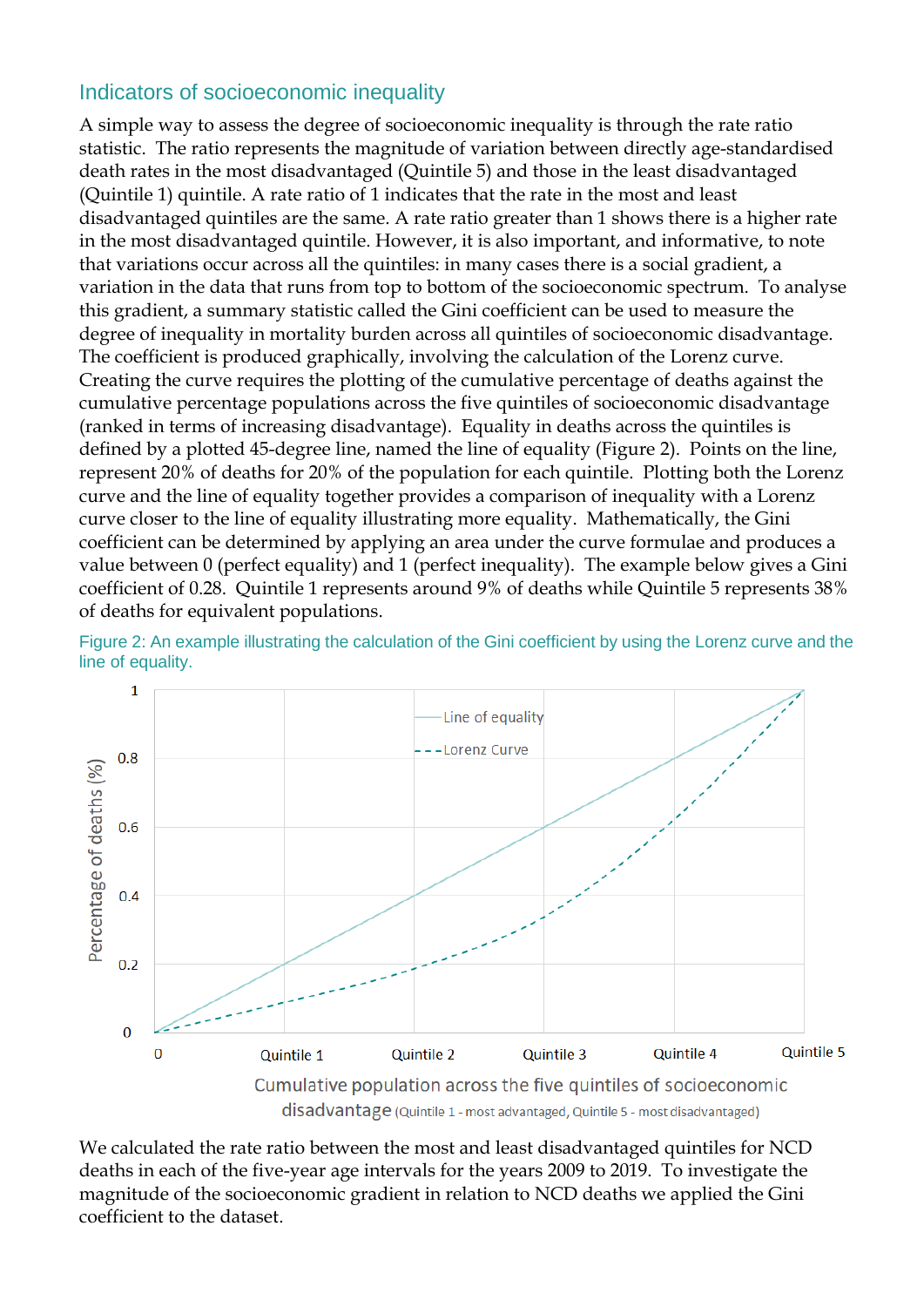## **Results**

The average rate ratio (most disadvantaged quintile's rate divided by the least disadvantaged quintile's rate) from the years 2009 to 2019 (Figure 3) differed by age group, with those aged 0-4 years having a ratio of over 2.6 compared to the 0.9 for those aged 85+. The error bars show the standard deviation of these estimates with large widths particularly for the 0-4 and the 10-14 to 20-24 year age groups. These patterns illustrate a large range in rate ratio values caused by large yearly fluctuations mostly caused by variations in the small numbers of deaths in each quintile for these lower age groups. In comparison, the smallest variation in the rate ratio was in the 85+ years old category which had a large number of deaths occurring consistently in the same quintiles. The range of other rate ratio values was fairly even across other age-groups ranging from 1.5 to 2 indicating that across the majority of age-groups NCD deaths were disproportionally larger in the most disadvantaged areas, sometimes double that of deaths in the most advantaged areas. The small range in the standard deviation bars seen in the age groups 35-39 and onwards indicates that these rate ratio are persistent across the 11 years of analysis.





Figure 4 shows that the average Gini coefficient (a measure of inequality) increases from the 5-9 year age group until the 45-49 year age group. This increase indicates an increase in socioeconomic inequality in NCD deaths during this age range. The highest degree of inequality was for the 30-34 to 55-59 year age groups where the coefficient was highest at between 0.14 and 0.16. The standard deviation of the Gini coefficients was highest for the 0-4 to 20-24 year old age groups. This indicates substantial changes in the coefficient over time for these age groups. Once again, the small number of deaths annually within these age group cause fluctuations between the quintiles, causing the coefficient values to change substantially, sometimes negatively (more deaths in most advantaged quintiles than in the